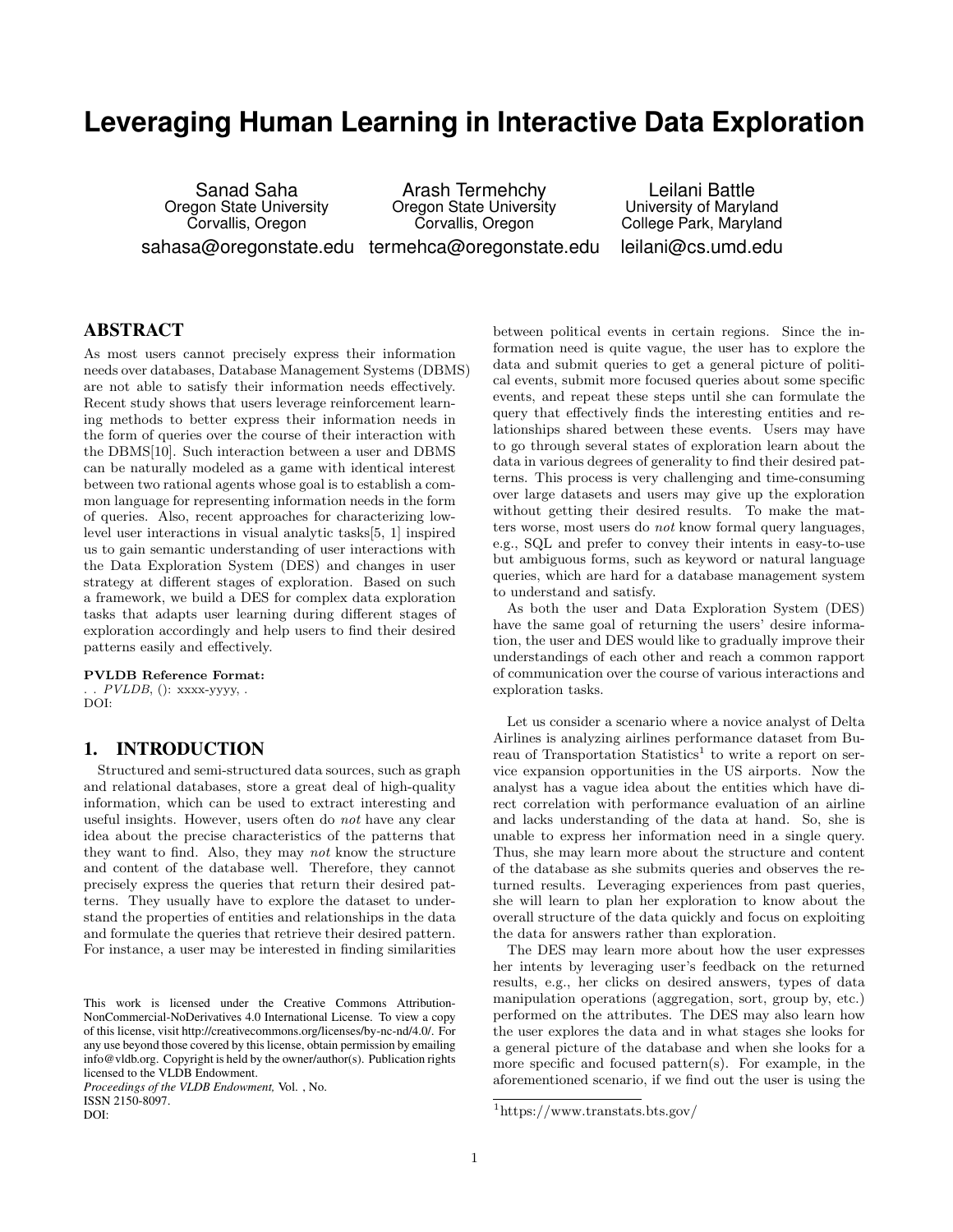same set of entities and just swapping the value of 'airport', it gives us the semantic meaning that the user has found out a way to test the hypothesis and checking possible expandability of every airport in the database; thus exploiting data.

Ideally, the user and DES should establish as quickly as possible this common understanding and plan of collaboration in which the DES accurately understands the intent behind all or most user's queries and can guide her to the parts of the data that may interest her the most. In each interaction, the user and DES receive certain reward according to how much the returned results are useful for the user. The user receives her reward by consuming the relevant information and the DES becomes aware of its reward by observing the user's feedback on the returned results and whether she has leveraged the information provided by the DES to formulate her next query. Hence, this interaction is a collaboration between two rational agents, which is naturally modeled as a game of identical interests.

Current interactive data exploration systems generally ignore the impact of user learning in exploration and assume that users do not modify their methods of exploring data. For example, they may assume that the user may follow the same set of states and stages of exploring data with fixed probabilities or the user select queries to express an intent according to a fixed probability distribution. However, it is known that a learning algorithm that is designed for a static setting may not predict accurate results in a dynamic environment. Thus, interactive data exploration systems that assume users to follow a fixed strategy in expressing their intents may not accurately learn and adapt to the changes in the user's strategy in exploring data.

It is time to develop a data exploration system that effectively interacts with intelligent humans! Our recent research using real-world keyword query workloads indicate that to express specific and focused intents, users select the keyword queries proportional to their past successes and this learning behavior is accurately modeled by a well-known algorithm widely used in economics to model human learning [10]. We have proposed a learning algorithm for DS that adapts to this learning behavior and outperforms keyword query answering systems. Our work has been selected as one of the best papers in SIGMOD 2018. Building on the success of this work, we plan to build an interactive data exploration system for complex and exploratory information needs that understands and adapts to the changes of the users' strategies in data exploration. We also extend on the effect of user learning during different phases of data exploration. From, studies conducted on visual analytic systems we find out the users behave differently during different phases of data exploration[7, 5]. We build a four state user learning model that gives us semantic understanding of users' mental state while exploration and adaptive user learning strategy based on those states.

Towards this end, this project will contribute: 1) a model of users' learning in complex and exploratory information needs based on empirical user studies; 2) a reinforcement learning algorithm for the DES that answers users' queries based on the users' current states of explorations and adapts to user learning behavior; 3) efficient implementations of the aforementioned algorithm over large-scale databases; and 4) an experimental validation of the efficiency and effectiveness of the algorithm on large real-world databases.

## 2. RELATED WORKS

Traditional Database Management System requires the users to have knowledge about the structure, content on the database which causes hindrances in data exploration tasks; especially, when the user does not know where to look for the desired information precisely. We see different approaches to build such data exploration systems. Using user feedback on sample examples from the database to perceive user interest and steer the user toward interesting data area is such an approach[3, 2, 8]. But such systems rely highly on user feedback and requires the user to label a large number of data for better accuracy. [10] took a different approach of viewing the problem of data exploration as a game between two agents: user and database; where the user uses reinforcement learning methods to build a mutual language of interaction with the database.

We see the characterization of low-level user actions into high-level blocks to create better visualization systems. But these high-level blocks are task dependent. ForeCache [1] uses such modeling to assist users with efficient and accurate exploration in tiles data. In [4], high-level states help to recommend better visualizations to the user and [5] defines pattern for insight provenance. Interactive visualization systems like VizDeck [6] uses statistical properties of the data for visualization recommendation; which inspires us with ways to find correlations among similar attributes.

## 3. FRAMEWORK

In this section, we lay down some foundations for our system and provide formal definition of the problem from a game theoretic approach.

Types of users: Depending on the users intent, we can separate the users of a data exploration system into two categories. One category contains users without any particular intent; just using the database to find something interesting. (e.g. people working with medical data to find out interesting facts). Another one has users who have precise intent but they don't know how to achieve it; due to their lack of knowledge on the database. Our data exploration system is geared towards the second category of users.

Formal representation of the problem from game theory perspective: Our first goal in this research task is to study formally the long-term interaction of a user or group of users and a DES over various exploration tasks. To simplify our discussion, we assume a database is a relation with a finite set of tuples (records) and each information need (intent) is a subset of these tuples. Our models extends to other types of databases, such as graph databases. In a simple scenario of user and DES interaction, we formulate this as a game played between two players: the user and the DES. At each (discrete) interaction time  $t = 0, 1, \ldots$ , the user randomly chooses an intent  $i(t) \in I$  where I is a finite set of intents. The intent expressed in each step is essentially a query formulated in a formal query language, such as SQL. As the user does not know the formal query language and the structure and content of the database well, she uses a natural language query  $j(t) \in Q$ , where Q is the set of finitely many natural language queries, to convey her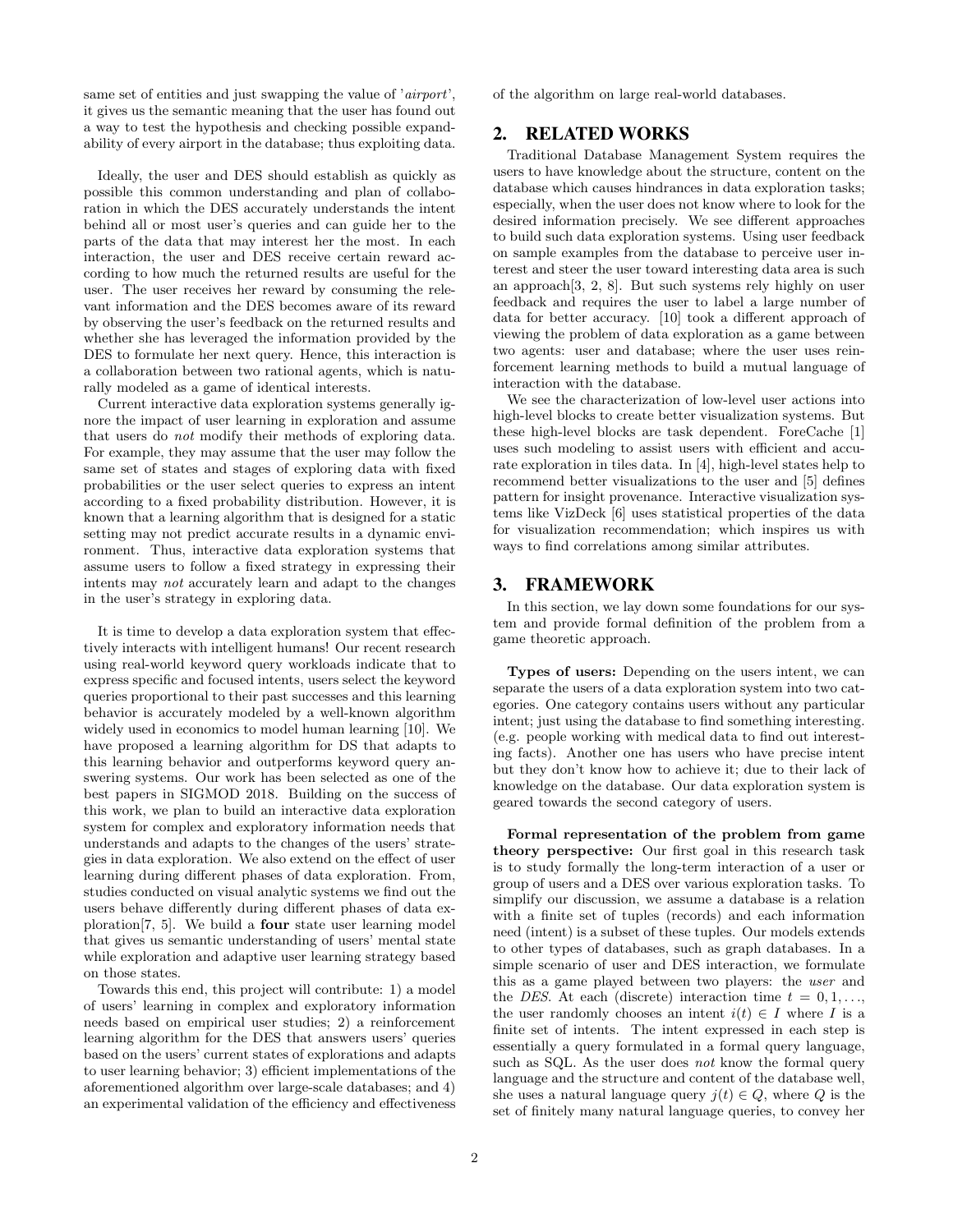intent. Finally, the DES interprets the query  $j(t)$  as an intent  $\hat{i}(t)$  and returns its results.

Therefore, the strategy set of the user (at time  $t$ ) is a stochastic mapping from  $I$  to  $Q$ ,  $U(t)$ , and the DES uses a strategy  $D(t)$  to interpret the intent of the user, which is a stochastic mapping from  $Q$  to  $I$ . We show  $U_{ij}(t)$  as the probability that the user uses query  $j$  to express intent  $i$  and  $D_{ik}(t)$  as the probability that the DES interprets intent k by observing query j at time t. For every  $i(t) \in I$ , we have  $\sum_{j\in Q} U_{ij}(t) = 1$  and for every  $j(t) \in Q$ ,  $\sum_{k\in I} D_{jk}(t) = 1$ . After each interaction, the user provides feedback on the returned intent. Using a probabilistic strategy helps the DES not remain biased towards the intents that receive positive feedback early in the interaction and provides opportunity to solicit feedback on other potentially relevant intents and accurately understand users' intents. We seek to study the behavior of the pair  $(U(t), D(t))$  over various exploration tasks, i.e., as  $t$  goes to infinity. It is natural to assume that the payoff (utility) of a user using a strategy  $U(t)$  and the DES using a strategy  $D(t)$  are aligned and it is equal to the number of intents that are effectively answered by the DES. Formally, this common utility function is equal to:  $u(U(t), D(t)) = \sum_{i \in I} \sum_{j \in Q} \sum_{k \in I} U_{ij}(t) D_{jk}(t) \mu(i, k),$ where  $\mu(i, k)$  is the *satisfaction function* that measures how much the returned results of  $k(t)$  satisfy the original intent  $i(t)$ . One may use well-known effectiveness metrics, such as precision@k, which is the number of relevant answers in the returned top-k results to measure this value. The DES may compute this value using user feedback.

Modeling user behavior through states: Researchers have recognized that users go through various states during each exploration task [4]. For example, users may start by scanning different fields in the data, i.e., scanning phase, to understand more about the structure of the data [4]. Then, they may check the content of the data by checking different queries and finally they will focus on their region of interest. The desired intent and reward structure of the user may depend on the state of exploration. For example, the user may prefer a more diverse set of results in her earlier interactions in the exploration task as these results will provide her with more information about the general structure of the information. On the other hand, she may like to see more focused results toward the end of her data exploration task. Thus, the returned results for a query should not depend only on the query but also to on the state of the exploration. Thus, we use a *different satisfaction function* for the payoff in each state of the exploration. For example, the satisfaction functions in earlier states of the interaction. e.g. scanning, may consider both the relevance and the diversity of the returned results. Thus, the user and DES should have different strategies per each state in the exploration.

User and DES state representation using POMDP: We denote the strategies of the user and DES and payoff in state s as  $U_s$ ,  $D_s$ , and  $u_s$ , respectively. The DES should follow a Markov Decision Process whose states reflect the state of exploration that the user follows in each task. Since the DES returns results based on its observation of user's states, the user may also follow Markov Decision Process. More precisely, since the DES (user) cannot observe the current state of the user (DES), we model the DES and user process in a single exploration task using a Partially Observable Markov Decision Process (POMDP)[9]. At each state, the DES and user would like to maximize the expectation of the discounted reward  $E(\sum_{0 < t} \gamma^t u_s(U_s(t), D_s(t)))$  where s is the state of the exploration at time t and  $0 \geq \gamma \leq 1$  is a discount factor that reflects how much users care about immediate payoff. Contrary to two-player games, in our system the two agents: user and DES will cooperate with each other to maximize profit by sharing decision states. POMDP has two more parameters than MDP: Belief  $(\beta)$  and Observation  $(\Omega)$  defined over s.

We have shown that in a non-exploratory query answering, users both *exploit* their past experience and *explore* novel alternatives when formulating their queries and updating their strategies [10]. They exploit their knowledge of their past interactions with the DES and construct queries by picking keywords that have successfully expressed their intents in the past. They explore using keywords and queries that have *not* been sufficiently used in the past to find queries that express their intents more effectively. We leverage our work to study the user learning behavior in exploratory interaction.

## 4. METHODOLOGY

In this section we briefly describe the phases which we would execute in order to build a Data Exploration System (DES) that can leverage human intelligence. Then we would test its empirical effectiveness and efficiency on real life data exploration tasks.

## 4.1 Building User Exploratory Learning Model

Using an empirical user study, we plan to determine the states, users' follow in data exploration tasks. We plan to characterize low-level user interactions into high-level states with semantic meaning. Based on [4], we mapped the set of low-level user interactions into four high-level states: Scan, Flip, Swap, and Drill-Down. These high-level states give us the semantic understanding of user-actions; thus user decision process in exploratory systems. During Scan state, the user only concentrates on exploration; using low-level interactions to explore different parts of the database for details. In Flip and Swap state the user does both exploration and exploitation, while in Drill-Down the focus is completely on exploitation; user repeatedly filters down along orthogonal dimensions of the dataset to focus on subset of previously acquired data. We want to properly model the low-level interactions in order to discern users' need of exploration vs. exploitation. Also, we study the algorithms using which users update their transition probabilities in their decision process and modify their querying strategy in these states.

Now, we will informally define a users data exploration task with our aforementioned states. Consider a user, who is exploring the weather<sup>2</sup> dataset to find an answer to the question: 'What weather prediction would you make for February  $14^{th}$ , 2019 in Seattle and Why?'. Now, the user does not have any prior knowledge of the necessary entities to make the final decision. As a result, she will have to interact with the database to understand imperative information and make a decision. This exploration task can be decomposed to our four high-level states. We say the user is in Scan state when she is searching the database for relevant attributes that have impact on weather prediction

<sup>2</sup>https://www.ncdc.noaa.gov/ghcn-daily-description